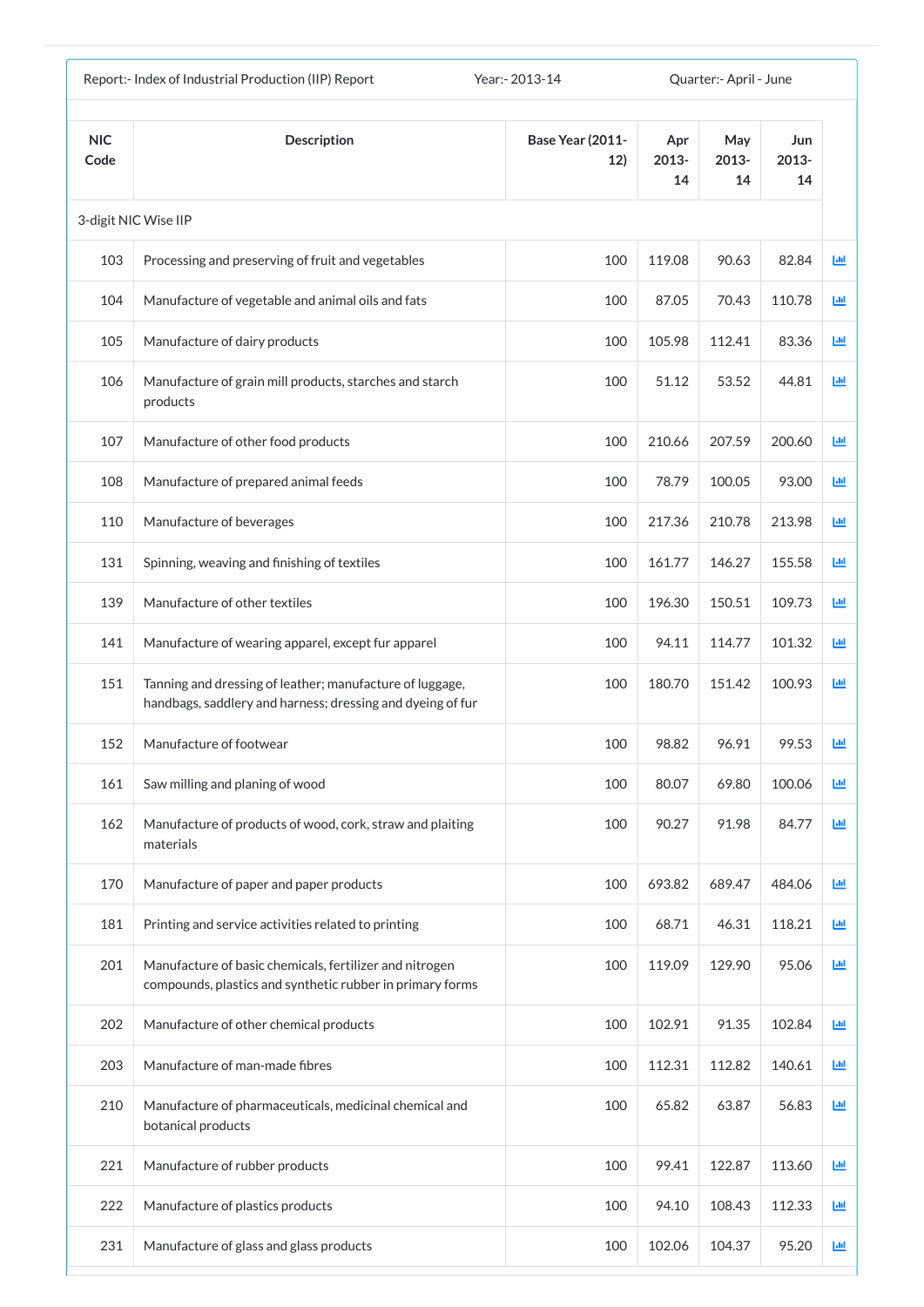| 239 | Manufacture of non-metallic mineral products n.e.c.                                                            | 100 | 132.29 | 107.92 | 98.24  | 画 |
|-----|----------------------------------------------------------------------------------------------------------------|-----|--------|--------|--------|---|
| 241 | Manufacture of basic iron and steel                                                                            | 100 | 147.64 | 149.89 | 138.11 | 画 |
| 242 | Manufacture of basic precious and other non-ferrous metals                                                     | 100 | 124.53 | 118.38 | 120.41 | 画 |
| 243 | Casting of metals                                                                                              | 100 | 68.41  | 72.37  | 83.36  | ш |
| 251 | Manufacture of structural metal products, tanks, reservoirs<br>and steam generators                            | 100 | 122.19 | 110.28 | 94.97  | 画 |
| 259 | Manufacture of other fabricated metal products;<br>metalworking service activities                             | 100 | 63.94  | 76.64  | 63.85  | 画 |
| 262 | Manufacture of computers and peripheral equipment                                                              | 100 | 32.03  | 27.20  | 28.85  | 画 |
| 264 | Manufacture of consumer electronics                                                                            | 100 | 105.50 | 0.00   | 17.13  | 画 |
| 265 | Manufacture of measuring, testing, navigating and control<br>equipment; watches and clocks                     | 100 | 484.86 | 548.21 | 550.59 | 画 |
| 267 | Manufacture of optical instruments and equipment                                                               | 100 | 102.96 | 52.42  | 117.94 | 画 |
| 271 | Manufacture of electric motors, generators, transformers and<br>electricity distribution and control apparatus | 100 | 140.66 | 137.92 | 124.07 | ш |
| 272 | Manufacture of batteries and accumulators                                                                      | 100 | 32.96  | 42.99  | 36.16  | ш |
| 273 | Manufacture of wiring and wiring devices                                                                       | 100 | 129.73 | 130.49 | 143.26 | 画 |
| 274 | Manufacture of electric lighting equipment                                                                     | 100 | 120.93 | 127.60 | 130.31 | 画 |
| 275 | Manufacture of domestic appliances                                                                             | 100 | 97.98  | 123.59 | 106.83 | 画 |
| 279 | Manufacture of other electrical equipment                                                                      | 100 | 60.88  | 109.58 | 97.41  | 画 |
| 281 | Manufacture of general purpose machinery                                                                       | 100 | 303.03 | 269.16 | 174.14 | 画 |
| 282 | Manufacture of special-purpose machinery                                                                       | 100 | 134.02 | 138.47 | 122.52 | 画 |
| 291 | Manufacture of motor vehicles                                                                                  | 100 | 83.65  | 73.48  | 50.40  | 画 |
| 292 | Manufacture of bodies (coachwork) for motor vehicles;<br>manufacture of trailers and semi-trailers             | 100 | 81.50  | 63.35  | 47.13  | 画 |
| 293 | Manufacture of parts and accessories for motor vehicles                                                        | 100 | 92.91  | 96.87  | 93.35  | 画 |
| 309 | Manufacture of transport equipment n.e.c.                                                                      | 100 | 99.20  | 118.41 | 103.91 | 画 |
| 310 | Manufacture of furniture                                                                                       | 100 | 42.33  | 53.13  | 55.61  | 画 |
| 321 | Manufacture of jewellery, bijouterie and related articles                                                      | 100 | 152.74 | 204.69 | 114.17 | 画 |
| 325 | Manufacture of medical and dental instruments and supplies                                                     | 100 | 94.82  | 97.93  | 97.31  | 画 |
| 329 | Other manufacturing n.e.c.                                                                                     | 100 | 78.14  | 175.92 | 114.03 | 画 |
|     | 2-digit NIC Wise IIP                                                                                           |     |        |        |        |   |
| 10  | Manufacture Of Food Products                                                                                   | 100 | 166.24 | 163.64 | 157.55 | ш |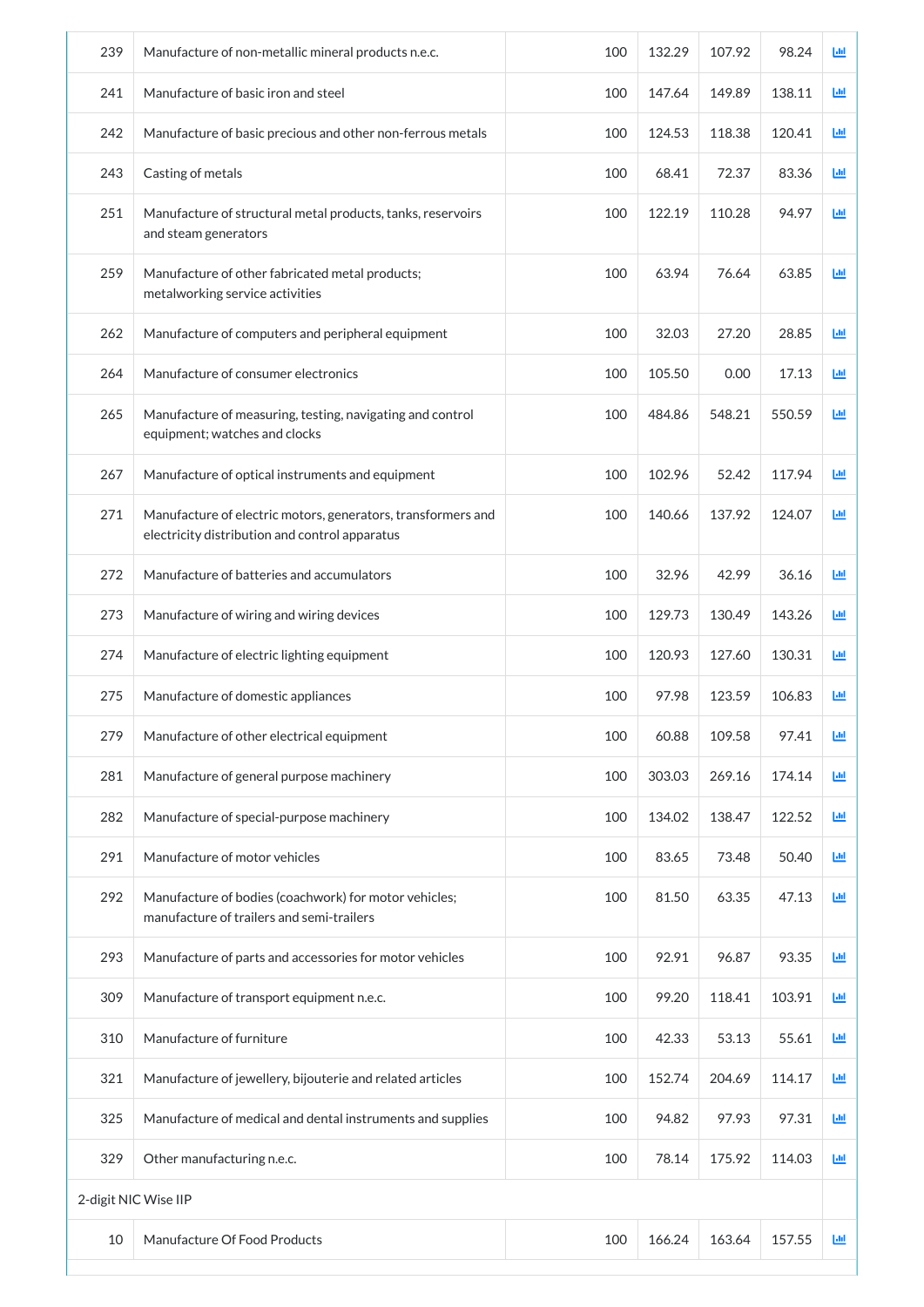| 11 | Manufacture Of Beverages                                                                                                                  | 100 | 217.36 | 210.78 | 213.98 | Lul        |
|----|-------------------------------------------------------------------------------------------------------------------------------------------|-----|--------|--------|--------|------------|
| 13 | Manufacture Of Textiles                                                                                                                   | 100 | 193.53 | 150.17 | 113.42 | ĿЩ         |
| 14 | Manufacture Of Wearing Apparel                                                                                                            | 100 | 94.11  | 114.77 | 101.32 | Ш          |
| 15 | Manufacture Of Leather And Related Products                                                                                               | 100 | 99.56  | 97.41  | 99.55  | <b>Ltd</b> |
| 16 | Manufacture Of Wood And Products Of Wood And Cork,<br>Except Furniture; Manufacture Of Articles Of Straw And<br><b>Plaiting Materials</b> | 100 | 90.26  | 91.96  | 84.79  | 画          |
| 17 | Manufacture Of Paper And Paper Products                                                                                                   | 100 | 693.82 | 689.47 | 484.06 | <b>Lul</b> |
| 18 | Printing And Reproduction Of Recorded Media (This Division<br><b>Excludes Publishing Activities</b>                                       | 100 | 68.71  | 46.31  | 118.21 | ĿЩ         |
| 20 | Manufacture Of Chemicals And Chemical Products                                                                                            | 100 | 104.20 | 94.40  | 103.06 | 画          |
| 21 | Manufacture Of Pharmaceuticals, Medicinal Chemical And<br><b>Botanical Products</b>                                                       | 100 | 65.82  | 63.87  | 56.83  | 画          |
| 22 | Manufacture Of Rubber And Plastics Products                                                                                               | 100 | 95.13  | 111.24 | 112.58 | ĿЩ         |
| 23 | Manufacture Of Other Non-Metallic Mineral Products                                                                                        | 100 | 112.58 | 105.60 | 96.26  | ĿЩ         |
| 24 | Manufacture Of Basic Metals                                                                                                               | 100 | 119.96 | 115.32 | 117.53 | ĿЩ         |
| 25 | Manufacture Of Fabricated Metal Products, Except<br>Machinery And Equipment                                                               | 100 | 101.47 | 98.32  | 83.90  | Ш          |
| 26 | Manufacture Of Computer, Electronic And Optical Products.                                                                                 | 100 | 335.69 | 345.47 | 352.01 | 画          |
| 27 | Manufacture Of Electrical Equipment                                                                                                       | 100 | 116.35 | 123.82 | 125.98 | 画          |
| 28 | Manufacture Of Machinery And Equipment n.e.c.                                                                                             | 100 | 258.56 | 234.77 | 160.56 | 画          |
| 29 | Manufacture Of Motor Vehicles, Trailers And Semi-Trailers                                                                                 | 100 | 88.05  | 84.51  | 70.88  | 画          |
| 30 | Manufacture Of Other Transport Equipment                                                                                                  | 100 | 99.20  | 118.41 | 103.91 | 画          |
| 31 | Manufacture Of Furniture                                                                                                                  | 100 | 42.33  | 53.13  | 55.61  | 画          |
| 32 | <b>Other Manufacturing</b>                                                                                                                | 100 | 103.38 | 180.48 | 113.05 | 画          |
|    | IIP of Manufacturing Sector Of State                                                                                                      |     |        |        |        |            |
|    |                                                                                                                                           |     |        |        |        |            |

| 100 | $1$ $1$ $\Gamma$ $0$ $1$<br>145.81 | $\sqrt{2}$<br>$4\ell$<br>⊻<br>140.09 | 100<br>$\sqrt{2}$<br><u>_</u><br>$-$ | TШ |
|-----|------------------------------------|--------------------------------------|--------------------------------------|----|
|     |                                    |                                      |                                      |    |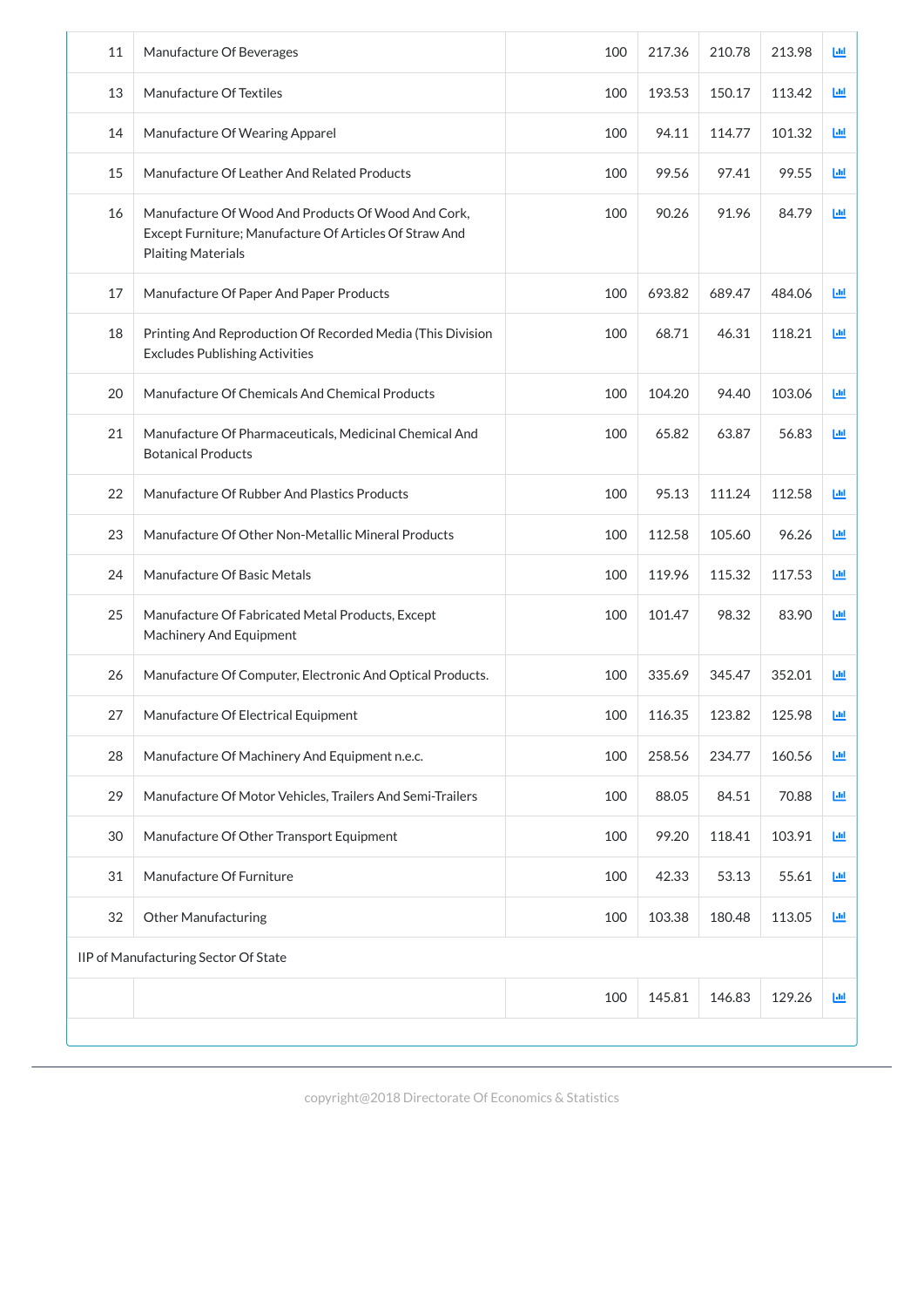|                    | Report:- Index of Industrial Production (IIP) Report                                                                   | Year: - 2013-14                |                    | Quarter:- July - September |                    |           |
|--------------------|------------------------------------------------------------------------------------------------------------------------|--------------------------------|--------------------|----------------------------|--------------------|-----------|
| <b>NIC</b><br>Code | <b>Description</b>                                                                                                     | <b>Base Year (2011-</b><br>12) | Jul<br>2013-<br>14 | Aug<br>2013-<br>14         | Sep<br>2013-<br>14 |           |
|                    | 3-digit NIC Wise IIP                                                                                                   |                                |                    |                            |                    |           |
| 103                | Processing and preserving of fruit and vegetables                                                                      | 100                            | 77.41              | 46.29                      | 81.78              | <u>ыш</u> |
| 104                | Manufacture of vegetable and animal oils and fats                                                                      | 100                            | 76.06              | 147.64                     | 54.26              | 匝         |
| 105                | Manufacture of dairy products                                                                                          | 100                            | 86.17              | 105.58                     | 89.38              | 画         |
| 106                | Manufacture of grain mill products, starches and starch<br>products                                                    | 100                            | 46.20              | 45.84                      | 46.27              | 國         |
| 107                | Manufacture of other food products                                                                                     | 100                            | 243.45             | 235.50                     | 235.33             | 画         |
| 108                | Manufacture of prepared animal feeds                                                                                   | 100                            | 93.52              | 92.96                      | 91.80              | 画         |
| 110                | Manufacture of beverages                                                                                               | 100                            | 196.95             | 62.66                      | 180.35             | 匝         |
| 131                | Spinning, weaving and finishing of textiles                                                                            | 100                            | 176.48             | 186.24                     | 200.18             | 國         |
| 139                | Manufacture of other textiles                                                                                          | 100                            | 155.52             | 161.38                     | 157.51             | Ш         |
| 141                | Manufacture of wearing apparel, except fur apparel                                                                     | 100                            | 111.53             | 115.59                     | 111.46             | ш         |
| 151                | Tanning and dressing of leather; manufacture of luggage,<br>handbags, saddlery and harness; dressing and dyeing of fur | 100                            | 64.18              | 71.64                      | 91.53              | 匝         |
| 152                | Manufacture of footwear                                                                                                | 100                            | 107.00             | 107.71                     | 111.71             | ш         |
| 161                | Saw milling and planing of wood                                                                                        | 100                            | 77.42              | 76.40                      | 94.69              | 画         |
| 162                | Manufacture of products of wood, cork, straw and plaiting<br>materials                                                 | 100                            | 97.57              | 110.62                     | 113.51             | 画         |
| 170                | Manufacture of paper and paper products                                                                                | 100                            | 630.68             | 451.43                     | 824.93             | 國         |
| 181                | Printing and service activities related to printing                                                                    | 100                            | 104.73             | 80.65                      | 87.26              | 画         |
| 201                | Manufacture of basic chemicals, fertilizer and nitrogen<br>compounds, plastics and synthetic rubber in primary forms   | 100                            | 113.62             | 101.73                     | 109.73             | 画         |
| 202                | Manufacture of other chemical products                                                                                 | 100                            | 106.54             | 91.14                      | 87.40              | 画         |
| 203                | Manufacture of man-made fibres                                                                                         | 100                            | 158.59             | 159.52                     | 156.51             | Ш         |
| 210                | Manufacture of pharmaceuticals, medicinal chemical and<br>botanical products                                           | 100                            | 62.31              | 103.03                     | 90.25              | 画         |
| 221                | Manufacture of rubber products                                                                                         | 100                            | 83.86              | 63.29                      | 76.03              | 画         |
| 222                | Manufacture of plastics products                                                                                       | 100                            | 119.28             | 126.64                     | 109.92             | Ш         |
| 231                | Manufacture of glass and glass products                                                                                | 100                            | 95.22              | 93.74                      | 102.88             | 画         |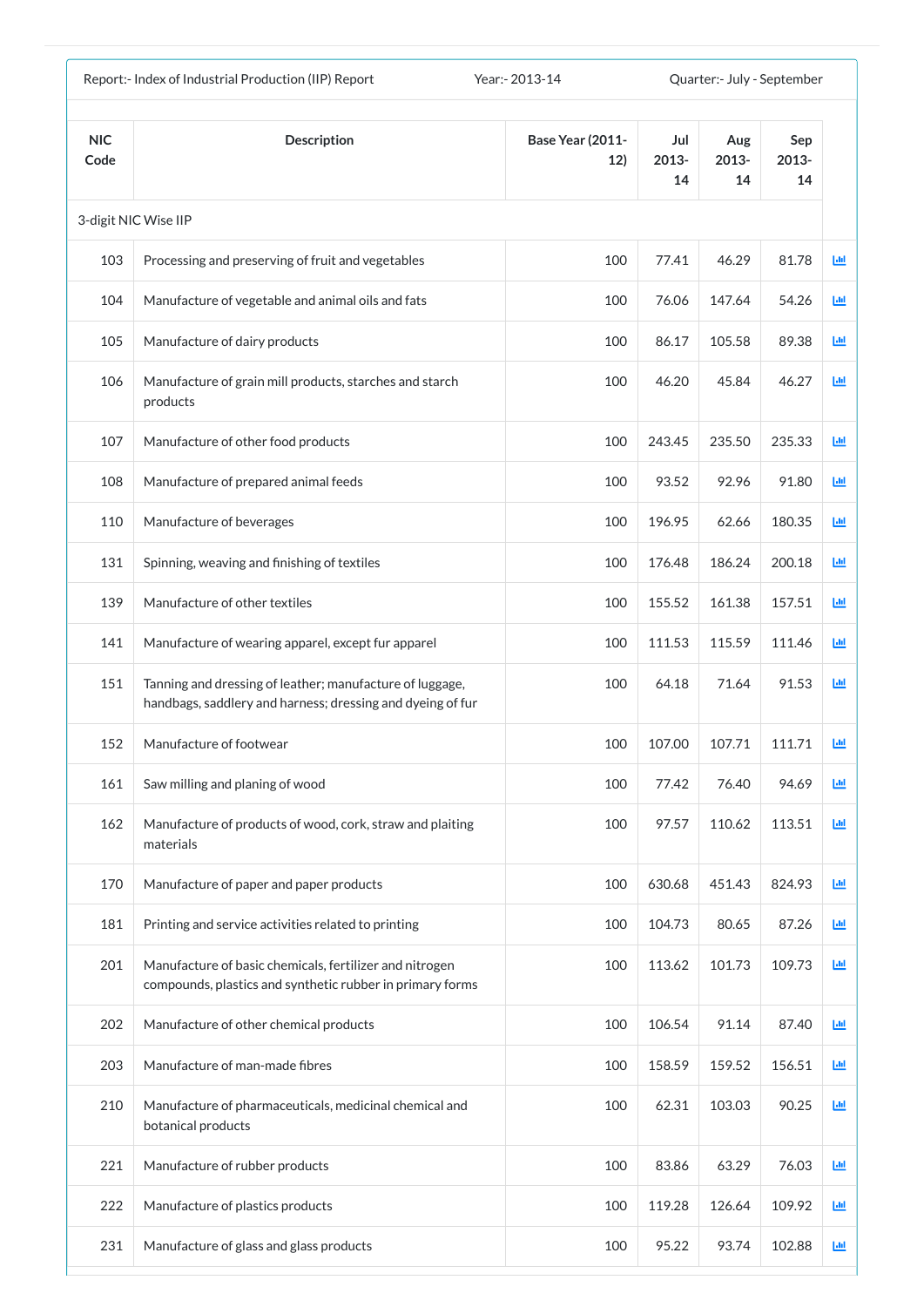| 239                  | Manufacture of non-metallic mineral products n.e.c.                                                            | 100 | 96.95  | 89.52  | 99.54  | Ш |
|----------------------|----------------------------------------------------------------------------------------------------------------|-----|--------|--------|--------|---|
| 241                  | Manufacture of basic iron and steel                                                                            | 100 | 131.32 | 136.46 | 134.99 | 画 |
| 242                  | Manufacture of basic precious and other non-ferrous metals                                                     | 100 | 123.74 | 108.99 | 100.75 | 画 |
| 243                  | Casting of metals                                                                                              | 100 | 80.04  | 82.50  | 86.49  | 画 |
| 251                  | Manufacture of structural metal products, tanks, reservoirs<br>and steam generators                            | 100 | 99.70  | 74.84  | 105.59 | 画 |
| 259                  | Manufacture of other fabricated metal products;<br>metalworking service activities                             | 100 | 113.11 | 103.44 | 97.54  | 画 |
| 262                  | Manufacture of computers and peripheral equipment                                                              | 100 | 46.11  | 51.95  | 60.20  | 画 |
| 264                  | Manufacture of consumer electronics                                                                            | 100 | 74.92  | 159.33 | 176.76 | 画 |
| 265                  | Manufacture of measuring, testing, navigating and control<br>equipment; watches and clocks                     | 100 | 462.35 | 461.58 | 420.42 | 画 |
| 267                  | Manufacture of optical instruments and equipment                                                               | 100 | 80.50  | 65.52  | 95.48  | 画 |
| 271                  | Manufacture of electric motors, generators, transformers and<br>electricity distribution and control apparatus | 100 | 131.19 | 132.60 | 157.23 | 画 |
| 272                  | Manufacture of batteries and accumulators                                                                      | 100 | 7.36   | 30.46  | 45.62  | ш |
| 273                  | Manufacture of wiring and wiring devices                                                                       | 100 | 131.54 | 119.28 | 130.16 | 画 |
| 274                  | Manufacture of electric lighting equipment                                                                     | 100 | 137.06 | 137.10 | 146.43 | 画 |
| 275                  | Manufacture of domestic appliances                                                                             | 100 | 99.44  | 52.77  | 78.11  | ш |
| 279                  | Manufacture of other electrical equipment                                                                      | 100 | 93.35  | 94.70  | 78.47  | 画 |
| 281                  | Manufacture of general purpose machinery                                                                       | 100 | 77.82  | 38.70  | 40.96  | 画 |
| 282                  | Manufacture of special-purpose machinery                                                                       | 100 | 139.50 | 122.13 | 137.49 | 画 |
| 291                  | Manufacture of motor vehicles                                                                                  | 100 | 63.62  | 70.03  | 87.34  | 画 |
| 292                  | Manufacture of bodies (coachwork) for motor vehicles;<br>manufacture of trailers and semi-trailers             | 100 | 55.69  | 62.11  | 52.03  | 画 |
| 293                  | Manufacture of parts and accessories for motor vehicles                                                        | 100 | 92.49  | 97.70  | 100.19 | 画 |
| 309                  | Manufacture of transport equipment n.e.c.                                                                      | 100 | 91.03  | 85.78  | 84.64  | 画 |
| 310                  | Manufacture of furniture                                                                                       | 100 | 61.88  | 49.87  | 55.30  | 画 |
| 321                  | Manufacture of jewellery, bijouterie and related articles                                                      | 100 | 194.40 | 80.23  | 18.53  | 画 |
| 325                  | Manufacture of medical and dental instruments and supplies                                                     | 100 | 98.25  | 86.91  | 107.92 | 画 |
| 329                  | Other manufacturing n.e.c.                                                                                     | 100 | 100.38 | 107.85 | 113.27 | 画 |
| 2-digit NIC Wise IIP |                                                                                                                |     |        |        |        |   |
| 10                   | Manufacture Of Food Products                                                                                   | 100 | 186.60 | 182.39 | 180.40 | 画 |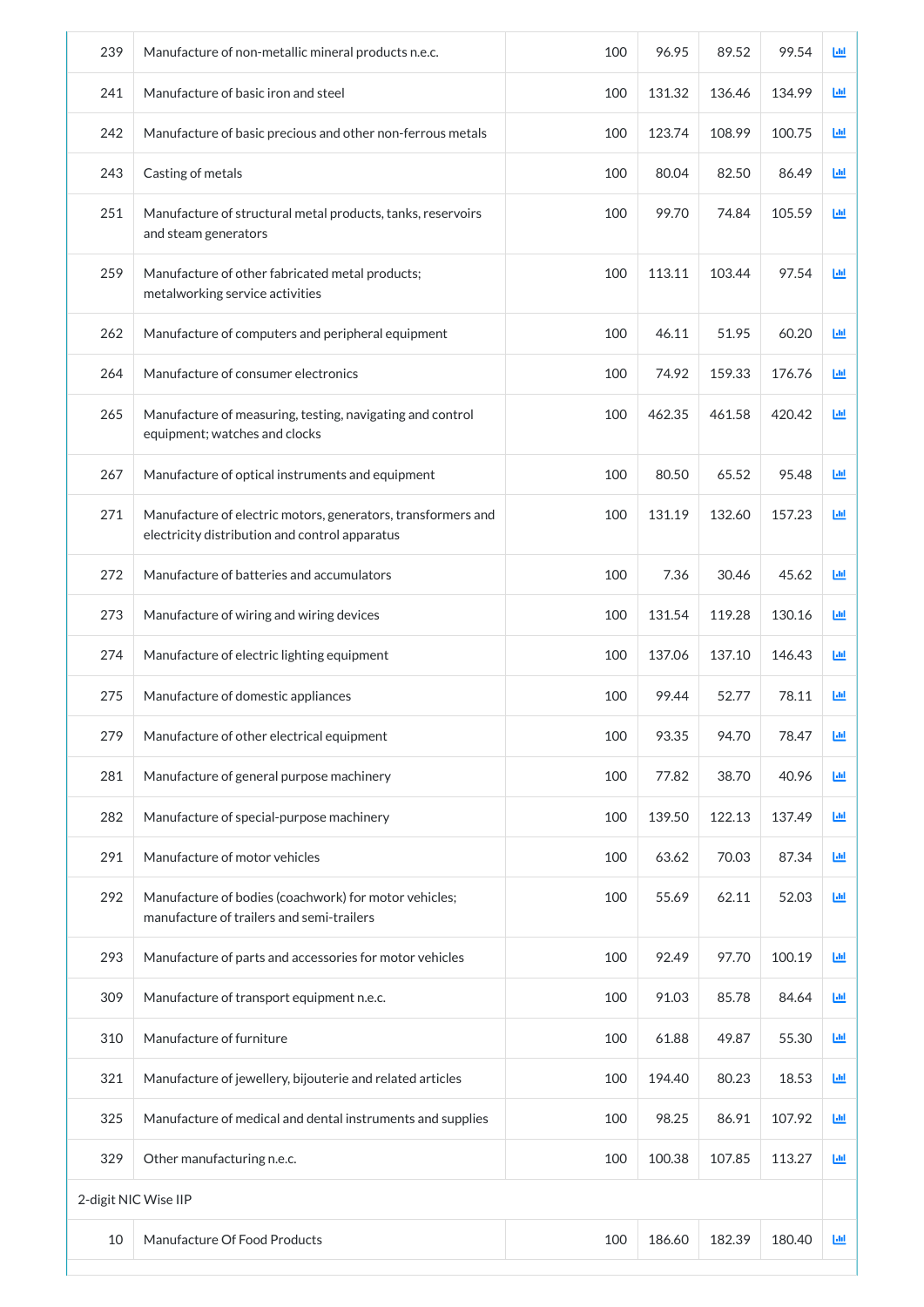| 11 | Manufacture Of Beverages                                                                                                                  | 100 | 196.95 | 62.66  | 180.35 | Ш |
|----|-------------------------------------------------------------------------------------------------------------------------------------------|-----|--------|--------|--------|---|
| 13 | Manufacture Of Textiles                                                                                                                   | 100 | 157.20 | 163.38 | 160.94 | Ш |
| 14 | Manufacture Of Wearing Apparel                                                                                                            | 100 | 111.53 | 115.59 | 111.46 | ш |
| 15 | Manufacture Of Leather And Related Products                                                                                               | 100 | 106.61 | 107.38 | 111.53 | ш |
| 16 | Manufacture Of Wood And Products Of Wood And Cork,<br>Except Furniture; Manufacture Of Articles Of Straw And<br><b>Plaiting Materials</b> | 100 | 97.55  | 110.58 | 113.49 | 画 |
| 17 | Manufacture Of Paper And Paper Products                                                                                                   | 100 | 630.68 | 451.43 | 824.93 | 画 |
| 18 | Printing And Reproduction Of Recorded Media (This Division<br><b>Excludes Publishing Activities</b>                                       | 100 | 104.73 | 80.65  | 87.26  | 画 |
| 20 | Manufacture Of Chemicals And Chemical Products                                                                                            | 100 | 108.06 | 93.22  | 90.30  | 画 |
| 21 | Manufacture Of Pharmaceuticals, Medicinal Chemical And<br><b>Botanical Products</b>                                                       | 100 | 62.31  | 103.03 | 90.25  | 画 |
| 22 | Manufacture Of Rubber And Plastics Products                                                                                               | 100 | 112.39 | 114.32 | 103.33 | 画 |
| 23 | Manufacture Of Other Non-Metallic Mineral Products                                                                                        | 100 | 95.82  | 92.27  | 101.72 | 画 |
| 24 | Manufacture Of Basic Metals                                                                                                               | 100 | 119.62 | 107.73 | 101.12 | ш |
| 25 | Manufacture Of Fabricated Metal Products, Except<br><b>Machinery And Equipment</b>                                                        | 100 | 104.47 | 85.01  | 102.73 | 画 |
| 26 | Manufacture Of Computer, Electronic And Optical Products.                                                                                 | 100 | 314.42 | 337.87 | 317.82 | 画 |
| 27 | Manufacture Of Electrical Equipment                                                                                                       | 100 | 119.51 | 108.45 | 121.58 | ш |
| 28 | Manufacture Of Machinery And Equipment n.e.c.                                                                                             | 100 | 94.05  | 60.65  | 66.35  | ш |
| 29 | Manufacture Of Motor Vehicles, Trailers And Semi-Trailers                                                                                 | 100 | 77.30  | 83.14  | 92.94  | Ш |
| 30 | Manufacture Of Other Transport Equipment                                                                                                  | 100 | 91.03  | 85.78  | 84.64  | 画 |
| 31 | Manufacture Of Furniture                                                                                                                  | 100 | 61.88  | 49.87  | 55.30  | Ш |
| 32 | <b>Other Manufacturing</b>                                                                                                                | 100 | 130.77 | 97.60  | 82.19  | 画 |
|    | IIP of Manufacturing Sector Of State                                                                                                      |     |        |        |        |   |
|    |                                                                                                                                           | 100 | 127.89 | 116.95 | 129.28 | 國 |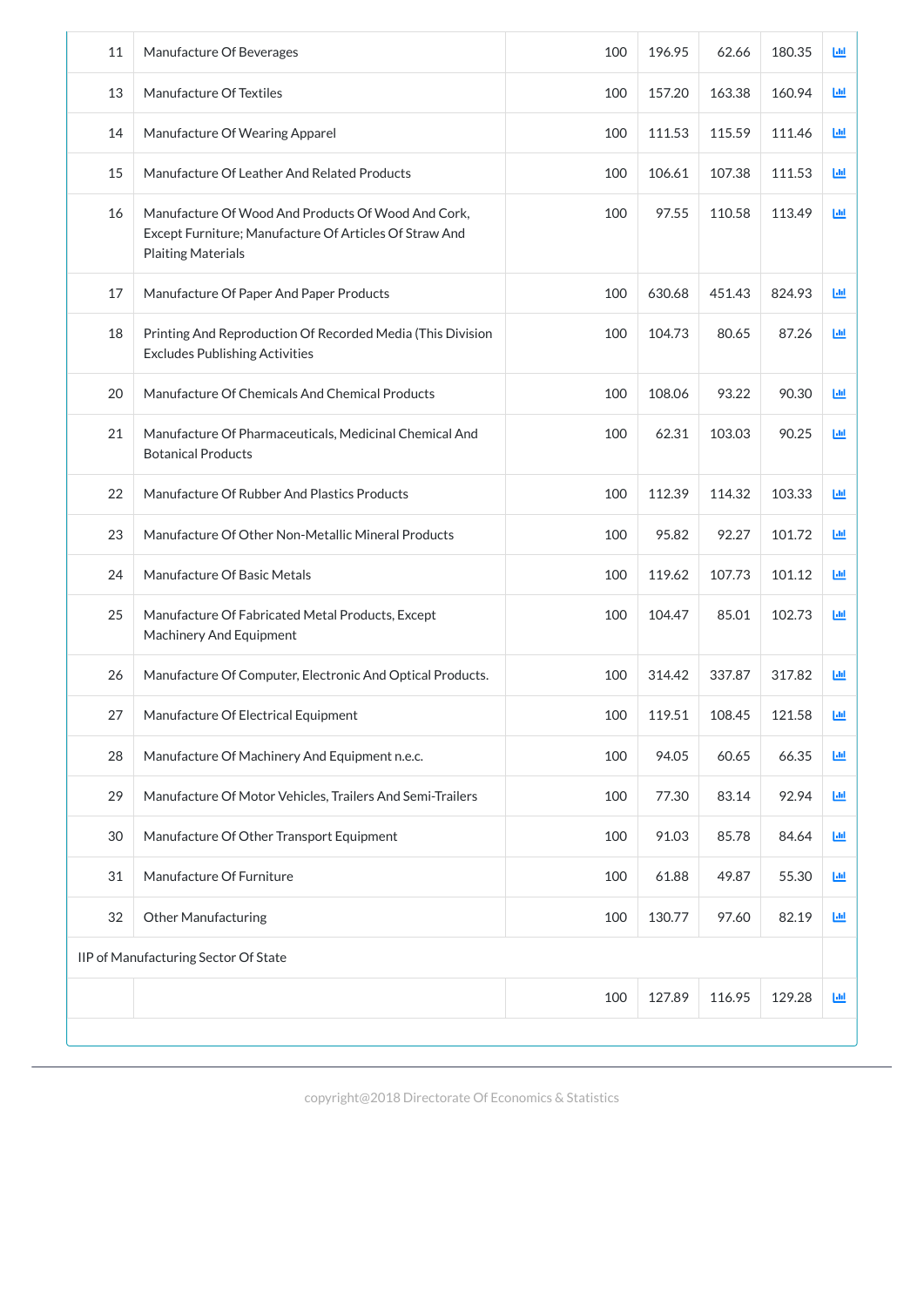|                    | Report:- Index of Industrial Production (IIP) Report                                                                   | Year: - 2013-14                |                    | Quarter:- October -<br>December |                           |             |
|--------------------|------------------------------------------------------------------------------------------------------------------------|--------------------------------|--------------------|---------------------------------|---------------------------|-------------|
| <b>NIC</b><br>Code | <b>Description</b>                                                                                                     | <b>Base Year (2011-</b><br>12) | Oct<br>2013-<br>14 | <b>Nov</b><br>2013-<br>14       | <b>Dec</b><br>2013-<br>14 |             |
|                    | 3-digit NIC Wise IIP                                                                                                   |                                |                    |                                 |                           |             |
| 103                | Processing and preserving of fruit and vegetables                                                                      | 100                            | 75.39              | 58.52                           | 82.43                     | $L_{\rm H}$ |
| 104                | Manufacture of vegetable and animal oils and fats                                                                      | 100                            | 105.95             | 152.32                          | 62.76                     | 画           |
| 105                | Manufacture of dairy products                                                                                          | 100                            | 108.69             | 108.87                          | 76.26                     | 画           |
| 106                | Manufacture of grain mill products, starches and starch<br>products                                                    | 100                            | 88.87              | 116.22                          | 131.83                    | 画           |
| 107                | Manufacture of other food products                                                                                     | 100                            | 210.37             | 189.30                          | 252.18                    | Ш           |
| 108                | Manufacture of prepared animal feeds                                                                                   | 100                            | 97.05              | 86.45                           | 122.66                    | 画           |
| 110                | Manufacture of beverages                                                                                               | 100                            | 182.62             | 200.67                          | 220.60                    | 画           |
| 131                | Spinning, weaving and finishing of textiles                                                                            | 100                            | 177.03             | 200.20                          | 193.68                    | 画           |
| 139                | Manufacture of other textiles                                                                                          | 100                            | 183.00             | 146.61                          | 182.25                    | 画           |
| 141                | Manufacture of wearing apparel, except fur apparel                                                                     | 100                            | 119.31             | 108.80                          | 108.56                    | 画           |
| 151                | Tanning and dressing of leather; manufacture of luggage,<br>handbags, saddlery and harness; dressing and dyeing of fur | 100                            | 94.15              | 38.82                           | 119.85                    | 画           |
| 152                | Manufacture of footwear                                                                                                | 100                            | 108.56             | 105.95                          | 106.28                    | 画           |
| 161                | Saw milling and planing of wood                                                                                        | 100                            | 73.57              | 83.70                           | 79.41                     | 画           |
| 162                | Manufacture of products of wood, cork, straw and plaiting<br>materials                                                 | 100                            | 117.15             | 95.83                           | 103.73                    | 画           |
| 170                | Manufacture of paper and paper products                                                                                | 100                            | 631.84             | 446.65                          | 381.76                    | 画           |
| 181                | Printing and service activities related to printing                                                                    | 100                            | 102.43             | 104.78                          | 111.78                    | 画           |
| 201                | Manufacture of basic chemicals, fertilizer and nitrogen<br>compounds, plastics and synthetic rubber in primary forms   | 100                            | 114.97             | 106.65                          | 72.30                     | 画           |
| 202                | Manufacture of other chemical products                                                                                 | 100                            | 96.27              | 83.88                           | 89.82                     | 画           |
| 203                | Manufacture of man-made fibres                                                                                         | 100                            | 162.82             | 149.28                          | 168.19                    | 画           |
| 210                | Manufacture of pharmaceuticals, medicinal chemical and<br>botanical products                                           | 100                            | 128.36             | 97.01                           | 128.88                    | 画           |
| 221                | Manufacture of rubber products                                                                                         | 100                            | 97.64              | 107.54                          | 118.81                    | 画           |
| 222                | Manufacture of plastics products                                                                                       | 100                            | 119.77             | 101.53                          | 131.86                    | 画           |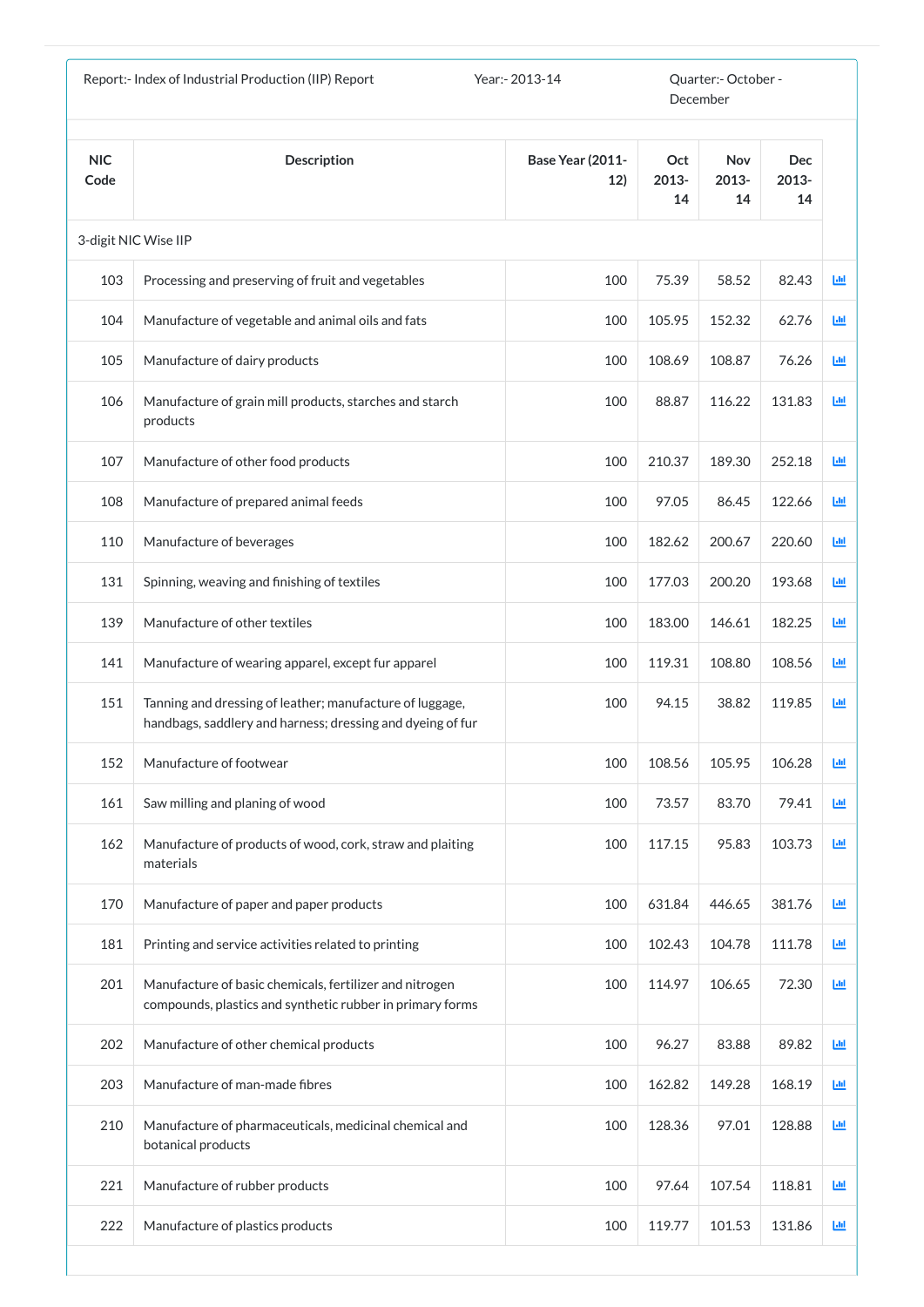| 231 | Manufacture of glass and glass products                                                                        | 100 | 102.81 | 83.58  | 95.26  | 画 |
|-----|----------------------------------------------------------------------------------------------------------------|-----|--------|--------|--------|---|
| 239 | Manufacture of non-metallic mineral products n.e.c.                                                            | 100 | 106.55 | 66.96  | 78.75  | 画 |
| 241 | Manufacture of basic iron and steel                                                                            | 100 | 135.38 | 123.05 | 117.22 | ш |
| 242 | Manufacture of basic precious and other non-ferrous metals                                                     | 100 | 132.80 | 115.60 | 124.14 | 画 |
| 243 | Casting of metals                                                                                              | 100 | 76.64  | 89.50  | 97.55  | 画 |
| 251 | Manufacture of structural metal products, tanks, reservoirs<br>and steam generators                            | 100 | 112.26 | 95.04  | 108.18 | 画 |
| 259 | Manufacture of other fabricated metal products;<br>metalworking service activities                             | 100 | 127.47 | 87.80  | 133.60 | 画 |
| 262 | Manufacture of computers and peripheral equipment                                                              | 100 | 51.53  | 56.46  | 45.98  | 画 |
| 264 | Manufacture of consumer electronics                                                                            | 100 | 18.35  | 296.02 | 13.46  | 画 |
| 265 | Manufacture of measuring, testing, navigating and control<br>equipment; watches and clocks                     | 100 | 378.07 | 258.98 | 309.53 | 画 |
| 267 | Manufacture of optical instruments and equipment                                                               | 100 | 59.91  | 146.02 | 101.09 | Ш |
| 271 | Manufacture of electric motors, generators, transformers and<br>electricity distribution and control apparatus | 100 | 143.15 | 103.44 | 118.90 | 画 |
| 272 | Manufacture of batteries and accumulators                                                                      | 100 | 60.06  | 12.74  | 6.58   | ш |
| 273 | Manufacture of wiring and wiring devices                                                                       | 100 | 101.37 | 99.42  | 117.91 | ш |
| 274 | Manufacture of electric lighting equipment                                                                     | 100 | 148.50 | 140.46 | 150.45 | ш |
| 275 | Manufacture of domestic appliances                                                                             | 100 | 98.05  | 101.39 | 116.05 | 画 |
| 279 | Manufacture of other electrical equipment                                                                      | 100 | 59.53  | 74.41  | 100.11 | 画 |
| 281 | Manufacture of general purpose machinery                                                                       | 100 | 99.29  | 113.00 | 196.25 | 画 |
| 282 | Manufacture of special-purpose machinery                                                                       | 100 | 144.86 | 123.83 | 103.65 | 画 |
| 291 | Manufacture of motor vehicles                                                                                  | 100 | 76.92  | 65.42  | 85.65  | 画 |
| 292 | Manufacture of bodies (coachwork) for motor vehicles;<br>manufacture of trailers and semi-trailers             | 100 | 57.46  | 48.81  | 35.82  | 画 |
| 293 | Manufacture of parts and accessories for motor vehicles                                                        | 100 | 110.62 | 96.95  | 110.51 | ш |
| 309 | Manufacture of transport equipment n.e.c.                                                                      | 100 | 124.25 | 101.87 | 102.56 | 画 |
| 310 | Manufacture of furniture                                                                                       | 100 | 53.15  | 51.12  | 46.43  | 画 |
| 321 | Manufacture of jewellery, bijouterie and related articles                                                      | 100 | 18.51  | 55.54  | 44.23  | 画 |
| 325 | Manufacture of medical and dental instruments and supplies                                                     | 100 | 109.17 | 117.38 | 113.79 | 画 |
| 329 | Other manufacturing n.e.c.                                                                                     | 100 | 116.55 | 102.15 | 116.52 | 画 |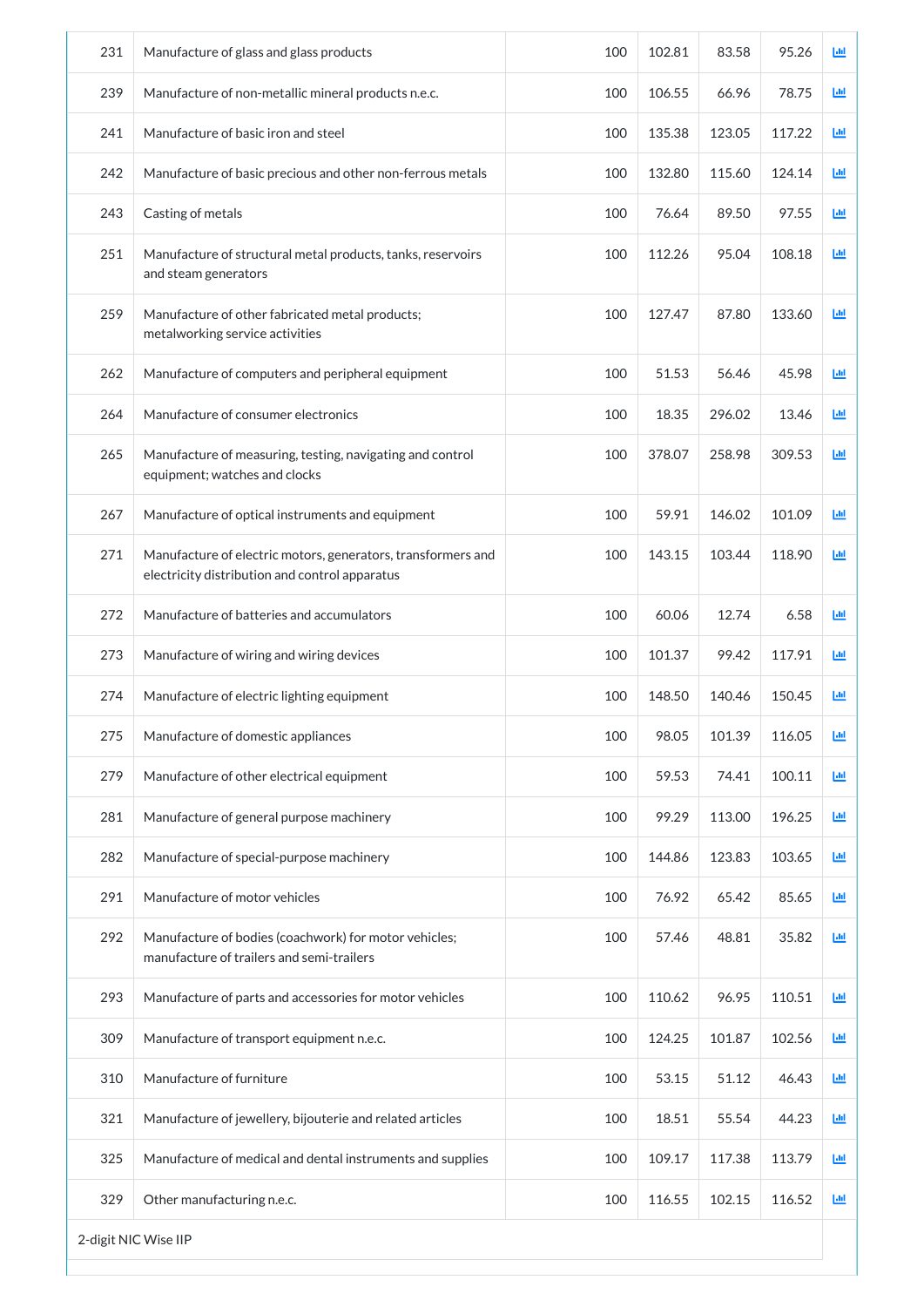| 10 | Manufacture Of Food Products                                                                                                              | 100 | 174.10 | 166.31 | 211.93 | 回                          |
|----|-------------------------------------------------------------------------------------------------------------------------------------------|-----|--------|--------|--------|----------------------------|
| 11 | Manufacture Of Beverages                                                                                                                  | 100 | 182.62 | 200.67 | 220.60 | 画                          |
| 13 | Manufacture Of Textiles                                                                                                                   | 100 | 182.52 | 150.92 | 183.17 | 画                          |
| 14 | Manufacture Of Wearing Apparel                                                                                                            | 100 | 119.31 | 108.80 | 108.56 | 画                          |
| 15 | Manufacture Of Leather And Related Products                                                                                               | 100 | 108.43 | 105.34 | 106.41 | Щ                          |
| 16 | Manufacture Of Wood And Products Of Wood And Cork,<br>Except Furniture; Manufacture Of Articles Of Straw And<br><b>Plaiting Materials</b> | 100 | 117.10 | 95.81  | 103.71 | 画                          |
| 17 | Manufacture Of Paper And Paper Products                                                                                                   | 100 | 631.84 | 446.65 | 381.76 | 画                          |
| 18 | Printing And Reproduction Of Recorded Media (This Division<br><b>Excludes Publishing Activities</b>                                       | 100 | 102.43 | 104.78 | 111.78 | 画                          |
| 20 | Manufacture Of Chemicals And Chemical Products                                                                                            | 100 | 98.87  | 86.73  | 90.19  | 画                          |
| 21 | Manufacture Of Pharmaceuticals, Medicinal Chemical And<br><b>Botanical Products</b>                                                       | 100 | 128.36 | 97.01  | 128.88 | 画                          |
| 22 | Manufacture Of Rubber And Plastics Products                                                                                               | 100 | 115.47 | 102.70 | 129.32 | 画                          |
| 23 | Manufacture Of Other Non-Metallic Mineral Products                                                                                        | 100 | 104.11 | 77.80  | 89.51  | 画                          |
| 24 | Manufacture Of Basic Metals                                                                                                               | 100 | 127.11 | 113.30 | 121.00 | 画                          |
| 25 | Manufacture Of Fabricated Metal Products, Except<br><b>Machinery And Equipment</b>                                                        | 100 | 117.67 | 92.46  | 117.22 | 画                          |
| 26 | Manufacture Of Computer, Electronic And Optical Products.                                                                                 | 100 | 246.51 | 249.72 | 201.87 | 画                          |
| 27 | Manufacture Of Electrical Equipment                                                                                                       | 100 | 110.04 | 102.34 | 117.18 | 画                          |
| 28 | Manufacture Of Machinery And Equipment n.e.c.                                                                                             | 100 | 111.28 | 115.85 | 171.88 | 画                          |
| 29 | Manufacture Of Motor Vehicles, Trailers And Semi-Trailers                                                                                 | 100 | 92.73  | 80.24  | 96.76  | 画                          |
| 30 | Manufacture Of Other Transport Equipment                                                                                                  | 100 | 124.25 | 101.87 | 102.56 | 画                          |
| 31 | Manufacture Of Furniture                                                                                                                  | 100 | 53.15  | 51.12  | 46.43  | 画                          |
| 32 | <b>Other Manufacturing</b>                                                                                                                | 100 | 84.27  | 87.95  | 92.89  | 画                          |
|    | IIP of Manufacturing Sector Of State                                                                                                      |     |        |        |        |                            |
|    |                                                                                                                                           | 100 | 137.60 | 120.82 | 135.49 | $\underline{\mathsf{Lul}}$ |
|    |                                                                                                                                           |     |        |        |        |                            |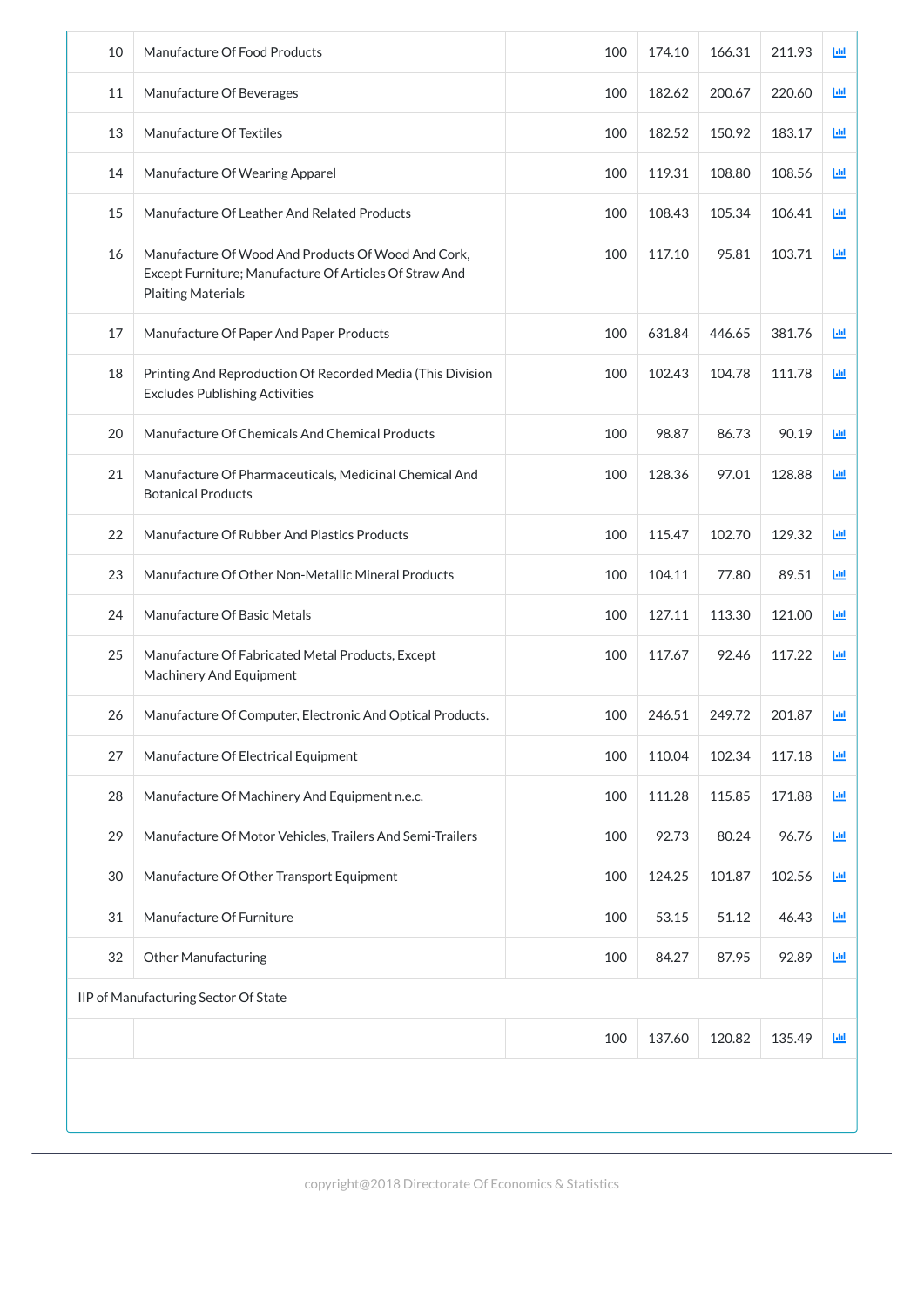| Report:- Index of Industrial Production (IIP) Report<br>Year: - 2013-14<br>Quarter:- January - March |                                                                                                                        |                                |                    |                    |                    |            |
|------------------------------------------------------------------------------------------------------|------------------------------------------------------------------------------------------------------------------------|--------------------------------|--------------------|--------------------|--------------------|------------|
| <b>NIC</b><br>Code                                                                                   | <b>Description</b>                                                                                                     | <b>Base Year (2011-</b><br>12) | Jan<br>2013-<br>14 | Feb<br>2013-<br>14 | Mar<br>2013-<br>14 |            |
|                                                                                                      | 3-digit NIC Wise IIP                                                                                                   |                                |                    |                    |                    |            |
| 103                                                                                                  | Processing and preserving of fruit and vegetables                                                                      | 100                            | 89.55              | 195.21             | 66.17              | <b>Lul</b> |
| 104                                                                                                  | Manufacture of vegetable and animal oils and fats                                                                      | 100                            | 124.37             | 63.32              | 73.41              | 匝          |
| 105                                                                                                  | Manufacture of dairy products                                                                                          | 100                            | 80.01              | 75.19              | 82.49              | 國          |
| 106                                                                                                  | Manufacture of grain mill products, starches and starch<br>products                                                    | 100                            | 111.44             | 147.81             | 110.68             | 画          |
| 107                                                                                                  | Manufacture of other food products                                                                                     | 100                            | 243.30             | 230.42             | 245.55             | 画          |
| 108                                                                                                  | Manufacture of prepared animal feeds                                                                                   | 100                            | 97.24              | 122.51             | 124.75             | 画          |
| 110                                                                                                  | Manufacture of beverages                                                                                               | 100                            | 197.70             | 71.95              | 77.54              | 匝          |
| 131                                                                                                  | Spinning, weaving and finishing of textiles                                                                            | 100                            | 206.78             | 166.08             | 185.47             | 画          |
| 139                                                                                                  | Manufacture of other textiles                                                                                          | 100                            | 195.09             | 182.66             | 236.52             | ш          |
| 141                                                                                                  | Manufacture of wearing apparel, except fur apparel                                                                     | 100                            | 127.14             | 119.09             | 114.52             | 画          |
| 151                                                                                                  | Tanning and dressing of leather; manufacture of luggage,<br>handbags, saddlery and harness; dressing and dyeing of fur | 100                            | 198.95             | 183.88             | 166.41             | 國          |
| 152                                                                                                  | Manufacture of footwear                                                                                                | 100                            | 112.17             | 109.83             | 102.77             | 画          |
| 161                                                                                                  | Saw milling and planing of wood                                                                                        | 100                            | 80.02              | 93.15              | 137.03             | 画          |
| 162                                                                                                  | Manufacture of products of wood, cork, straw and plaiting<br>materials                                                 | 100                            | 117.67             | 100.74             | 112.11             | 画          |
| 170                                                                                                  | Manufacture of paper and paper products                                                                                | 100                            | 493.00             | 555.76             | 696.10             | 画          |
| 181                                                                                                  | Printing and service activities related to printing                                                                    | 100                            | 113.74             | 98.09              | 135.55             | 画          |
| 201                                                                                                  | Manufacture of basic chemicals, fertilizer and nitrogen<br>compounds, plastics and synthetic rubber in primary forms   | 100                            | 108.36             | 115.42             | 116.59             | 画          |
| 202                                                                                                  | Manufacture of other chemical products                                                                                 | 100                            | 80.34              | 68.89              | 83.02              | 國          |
| 203                                                                                                  | Manufacture of man-made fibres                                                                                         | 100                            | 172.01             | 150.03             | 155.44             | ĿЩ         |
| 210                                                                                                  | Manufacture of pharmaceuticals, medicinal chemical and<br>botanical products                                           | 100                            | 111.22             | 117.36             | 110.53             | 画          |
| 221                                                                                                  | Manufacture of rubber products                                                                                         | 100                            | 95.18              | 102.85             | 114.96             | 画          |
| 222                                                                                                  | Manufacture of plastics products                                                                                       | 100                            | 135.40             | 121.07             | 146.50             | 画          |
| 231                                                                                                  | Manufacture of glass and glass products                                                                                | 100                            | 93.63              | 88.66              | 101.03             | 画          |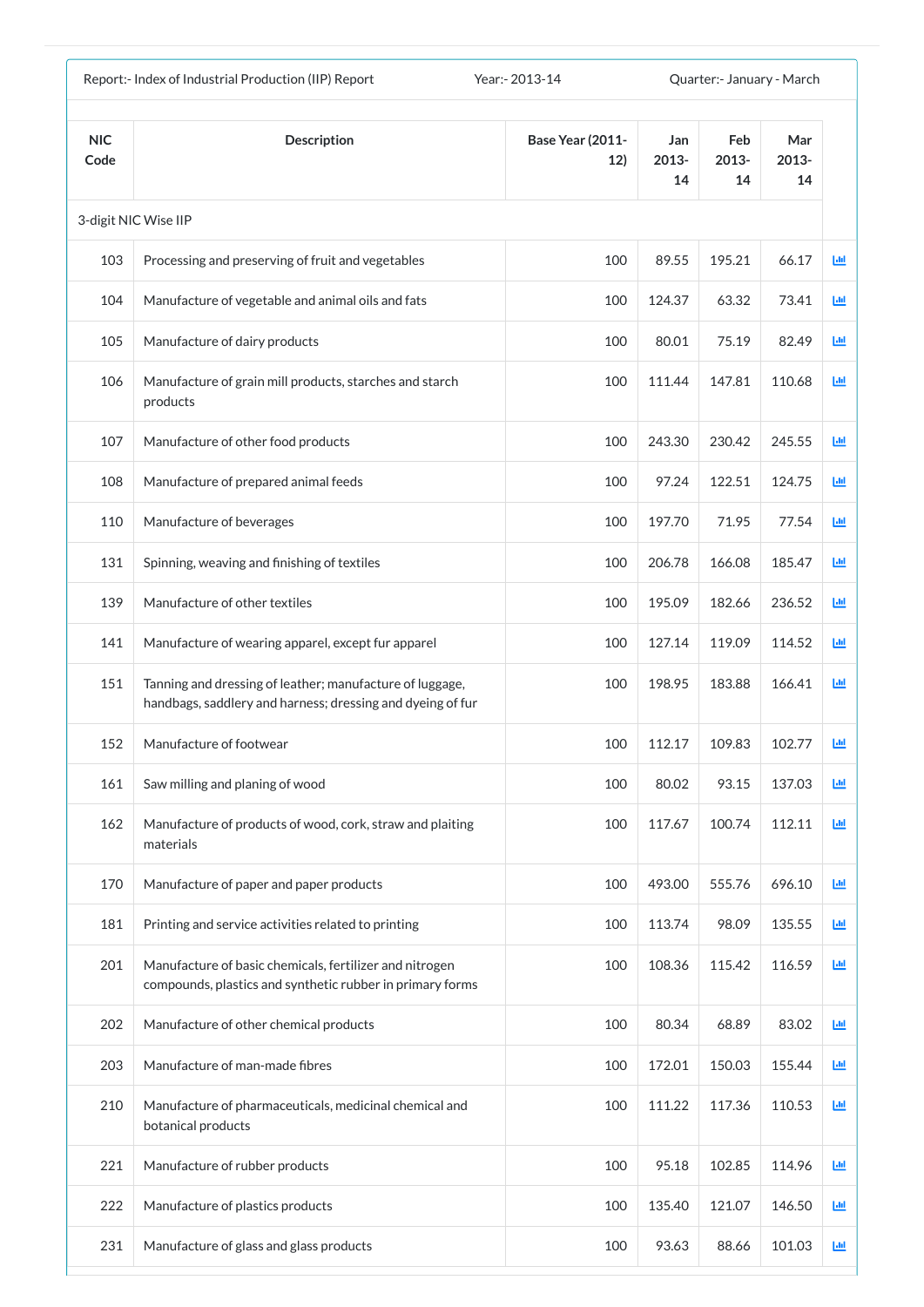| 239                  | Manufacture of non-metallic mineral products n.e.c.                                                            | 100 | 346.29 | 90.23  | 118.71 | Ш |
|----------------------|----------------------------------------------------------------------------------------------------------------|-----|--------|--------|--------|---|
| 241                  | Manufacture of basic iron and steel                                                                            | 100 | 153.78 | 149.19 | 165.01 | 画 |
| 242                  | Manufacture of basic precious and other non-ferrous metals                                                     | 100 | 121.26 | 112.42 | 114.88 | 画 |
| 243                  | Casting of metals                                                                                              | 100 | 77.86  | 98.02  | 78.26  | 画 |
| 251                  | Manufacture of structural metal products, tanks, reservoirs<br>and steam generators                            | 100 | 114.34 | 110.74 | 140.05 | 画 |
| 259                  | Manufacture of other fabricated metal products;<br>metalworking service activities                             | 100 | 145.06 | 114.30 | 68.62  | 画 |
| 262                  | Manufacture of computers and peripheral equipment                                                              | 100 | 52.07  | 49.22  | 230.13 | 画 |
| 264                  | Manufacture of consumer electronics                                                                            | 100 | 9.79   | 0.00   | 87.77  | 画 |
| 265                  | Manufacture of measuring, testing, navigating and control<br>equipment; watches and clocks                     | 100 | 424.98 | 338.76 | 398.08 | 画 |
| 267                  | Manufacture of optical instruments and equipment                                                               | 100 | 108.58 | 129.17 | 147.89 | 画 |
| 271                  | Manufacture of electric motors, generators, transformers and<br>electricity distribution and control apparatus | 100 | 105.07 | 119.37 | 129.95 | ш |
| 272                  | Manufacture of batteries and accumulators                                                                      | 100 | 57.09  | 113.08 | 52.98  | ш |
| 273                  | Manufacture of wiring and wiring devices                                                                       | 100 | 128.71 | 124.14 | 151.21 | 画 |
| 274                  | Manufacture of electric lighting equipment                                                                     | 100 | 133.18 | 137.78 | 155.27 | 画 |
| 275                  | Manufacture of domestic appliances                                                                             | 100 | 132.64 | 141.55 | 157.45 | ш |
| 279                  | Manufacture of other electrical equipment                                                                      | 100 | 108.23 | 87.94  | 114.99 | 画 |
| 281                  | Manufacture of general purpose machinery                                                                       | 100 | 223.17 | 289.71 | 99.76  | 画 |
| 282                  | Manufacture of special-purpose machinery                                                                       | 100 | 143.23 | 106.77 | 57.66  | 画 |
| 291                  | Manufacture of motor vehicles                                                                                  | 100 | 72.66  | 70.62  | 51.83  | 画 |
| 292                  | Manufacture of bodies (coachwork) for motor vehicles;<br>manufacture of trailers and semi-trailers             | 100 | 44.69  | 53.94  | 39.98  | 画 |
| 293                  | Manufacture of parts and accessories for motor vehicles                                                        | 100 | 104.48 | 131.30 | 98.70  | 画 |
| 309                  | Manufacture of transport equipment n.e.c.                                                                      | 100 | 106.26 | 99.85  | 95.24  | 画 |
| 310                  | Manufacture of furniture                                                                                       | 100 | 54.03  | 75.04  | 88.71  | 画 |
| 321                  | Manufacture of jewellery, bijouterie and related articles                                                      | 100 | 63.22  | 61.72  | 98.74  | 画 |
| 325                  | Manufacture of medical and dental instruments and supplies                                                     | 100 | 111.30 | 93.81  | 122.64 | 画 |
| 329                  | Other manufacturing n.e.c.                                                                                     | 100 | 109.22 | 106.56 | 110.66 | 画 |
| 2-digit NIC Wise IIP |                                                                                                                |     |        |        |        |   |
| 10                   | Manufacture Of Food Products                                                                                   | 100 | 202.94 | 203.49 | 202.49 | 画 |